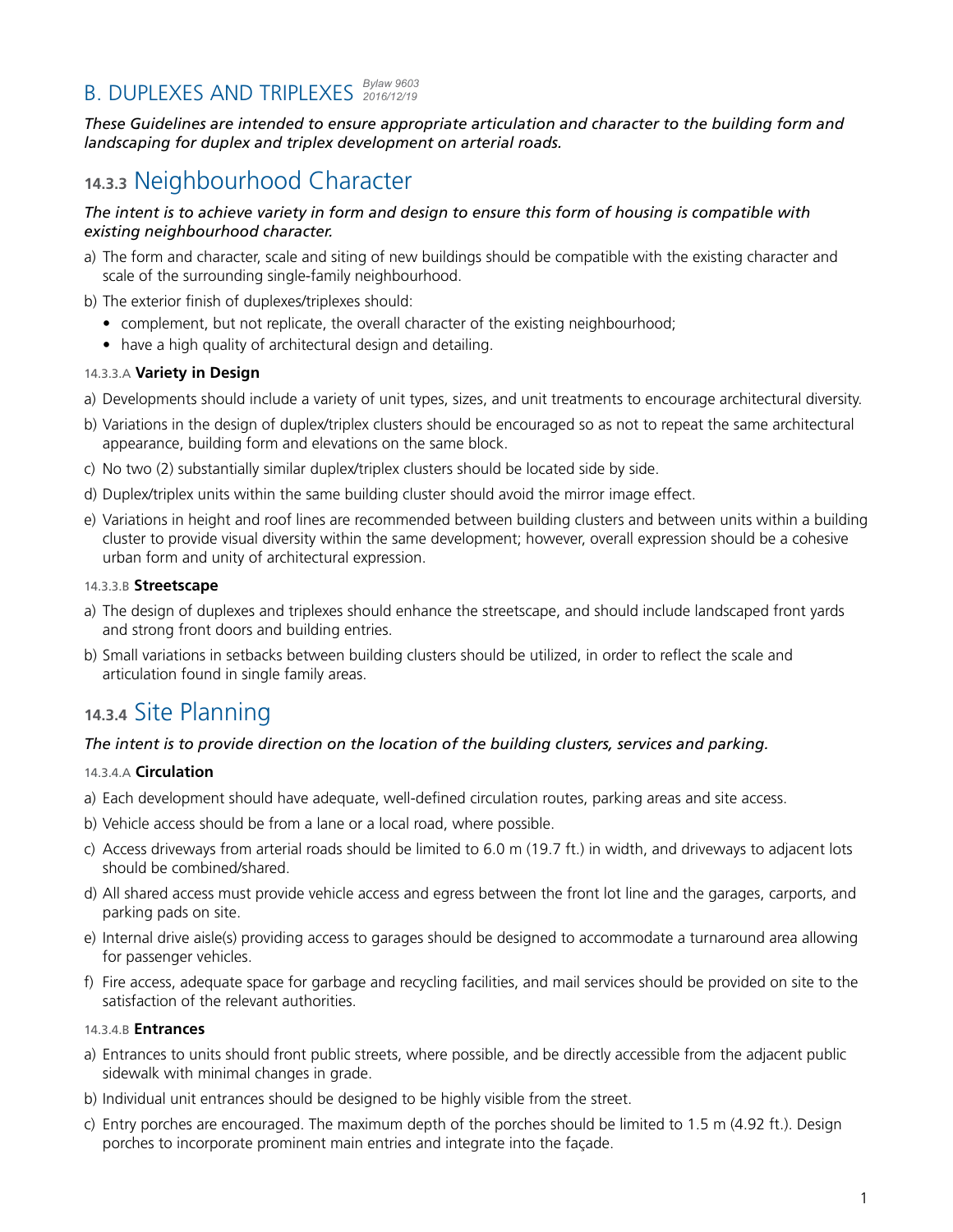d) Verandas are encouraged. Verandas should be between 1.8 m (5.91 ft.) and 2.5 m (8.2 ft.) deep to allow for usability. Design verandas to be integrated into the facade and the main entries.

### 14.3.4.C **Parking and Garages**

- a) Garages should be designed to minimize the visual impact along any rear lane and the internal drive aisle.
- b) Garage door width and driveway width should be minimized and driveways should be paired or combined to provide additional landscaping opportunities along the rear lane and internal drive aisle.
- c) Paired garage doors should be separated by a small landscaped area large enough to accommodate a tree with a minimum caliper size of 6 cm (2.5 in.).
- d) Garage doors should not front onto an arterial road.
- e) Front yards and flanking side yards should not be used for parking.
- f) Resident parking should be covered and screened from the street.

### 14.3.4.D **Outdoor Amenity Space**

- a) Each dwelling unit should have a well-defined private outdoor space of 30  $m<sup>2</sup>$  (323 ft<sup>2</sup>) unoccupied and unobstructed by any buildings, structures, projections and on-site parking, except for cantilevered roofs and balconies which may project into private outdoor space for a distance of not more than 0.6 m (1.97 ft.).
- b) Private outdoor space provided in the form of yard space should have a depth no less than 4.5 m (14.8 ft.); or 3.0 m (9.84 ft.) for duplexes on compact lots.
- c) Paved patio or deck space within a private outdoor space in the yard space should have a depth no more than 2.5 m (8.2 ft.).
- d) Private outdoor space provided in the form of balcony and/or deck above the ground floor should have a depth no less than 1.8 m (5.91 ft.).
- e) Where the only private open space of a unit is provided on the yard facing an arterial road, a balcony or deck space facing the interior side or back yard should be provided.

### 14.3.4.E **Garbage, Recycling and Organics Storage**

- a) Garbage, recycling and organics storage bins should be easily accessible, and be contained within a roofed/walled enclosure.
- b) Where there is lane access, the roofed/walled enclosure should be set back a minimum of 1.5 m (4.92 ft.) from the rear lot line.
- c) Where vehicle access is from the fronting street, a paved area for the placement of garbage, recycling and organics storage bins should be provided within the front yard by the entry driveway; and this area should be screened from the street.

## **14.3.5** Building Form

### *The intent is to ensure that duplexes/triplexes are attractive and do not adversely impact adjacent homes.*

### 14.3.5.A **Scale and Massing**

- a) Building mass should be arranged to minimize shadowing and optimize natural lighting.
- b) At least 40% of the gross floor area of each duplex unit developed as a Compact Lot Duplex should be located on the second floor.
- c) The minimum length of party wall connecting duplex/triplex units on the same lot should be the greater of:
	- 5.4 m (17.7 ft.); or
	- 70% of the overall width of the front-to-back units or 70% of the overall depth of the side-by-side units.
- d) Party wall between duplex/triple units on the same lot should be no less than one (1) storey high.

### 14.3.5.B **Adjacencies**

- a) Privacy of adjacent dwellings should be maintained through increased setbacks above the ground floor, careful placement of doors and patios, and offsetting windows on adjacent facades.
- b) Site design should include fencing, screening and landscaping, to ensure privacy for adjacent properties.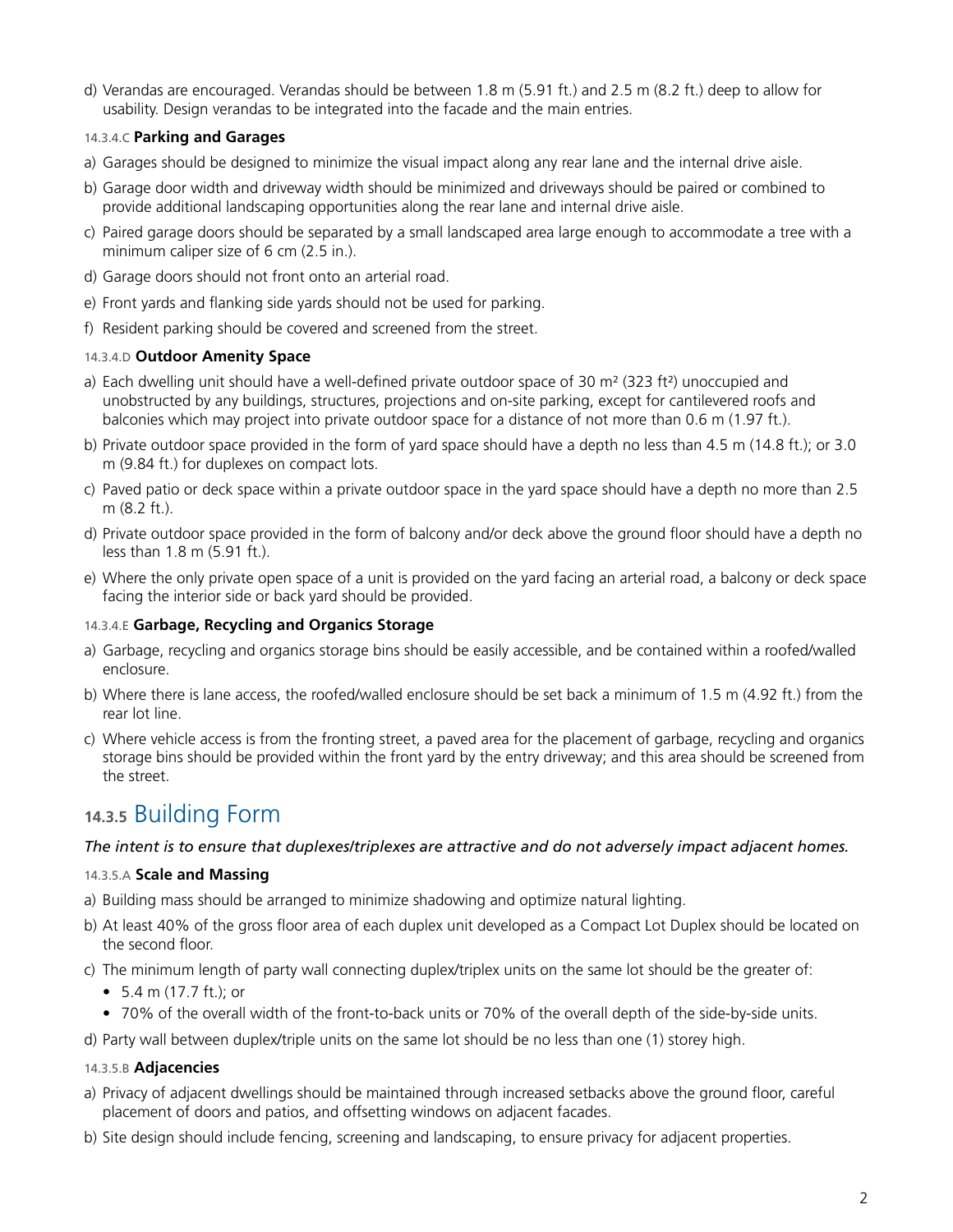# **14.3.6** Architectural Treatment

### The intent is to ensure that development has a high quality character and finishing.

### 14.3.6.A **Character**

- a) The primary façade of duplex/triplex unit facing the street should be articulated to create architectural interest.
- b) Entrances should be designed to articulate the individual units and to enhance the pedestrian-scale character of the site through a strong connection with public streets.
- c) Finished site grade of the main unit entries should be no more than 1.2 m (3.94 ft.) above the public sidewalk to ensure an appropriate level of street interface.
- d) Architectural treatment of unit entrances should reinforce proximity to grade level (e.g., avoid two-storey features).
- e) Duplexes and triplexes that are developed on flanking lots should be designed with sufficient articulation and building character to "address" both the flanking and fronting streets.
- f) The primary façade of duplex/triplex unit facing the internal drive aisle should be visually broken into smaller components or sections to discourage wide, flat unbroken facades.
- g) Discourage situations where the main entrances to units are adjacent to, or on the same façade as garage doors. Where this situation is unavoidable, unit entry should be visually prominent.
- h) Garage doors should be recessed behind the main façade along the internal drive aisle.
- i) In order to minimize the apparent bulk of a building, recessed and partly recessed balconies are preferred to projecting balconies.
- j) Exterior stairs should be designed to be integrated into the overall architectural and/or landscape concept of the development.
- k) Eaves, bay windows and other projections from the building face are encouraged.

### 14.3.6.B **Windows**

- a) Windows should be visually prominent in street fronting façades and should be articulated with colour and/or white trim. The use of muntins and mullions in street fronting windows is encouraged.
- b) Scale and proportions of dominant windows should be compatible with the massing and roof forms of the building or portion of the building that contains them. Large, horizontal picture windows are not considered appropriate.
- c) Side yard windows should also be modest in size and be recessed in that section of the building façade.
- d) Building faces and dormers should not be windowless, and sidelight windows should be incorporated into bay projections.

### 14.3.6.C **Exterior Finishing**

- a) Materials to convey an image of quality, durability and a high level of craftsmanship.
- b) Buildings and roofing materials should reflect the heritage and climate of Richmond.

### 14.3.6.D **Materials**

- a) A variety of complementary materials and colours is encouraged for visual interest.
- b) Strong, bold colours in contrast with white or light colours for façade details and trim is encouraged.
- c) Stone is recommended as an accent material.
- d) Stucco is acceptable when used in combination with other exterior finishing materials.
- e) Vinyl siding is acceptable if finished with wood or other high quality detailing.

### 14.3.6.E **Roof Materials**

a) Cedar shingles or a similar type of roofing (in terms of colour and texture), or high profile asphalt shingles are preferred to accentuate a single family character.

### 14.3.6.F **Flashing and Gutters**

a) Flashing and gutters should be integrated into the design of the building in terms of colour, location on the façade, or other method.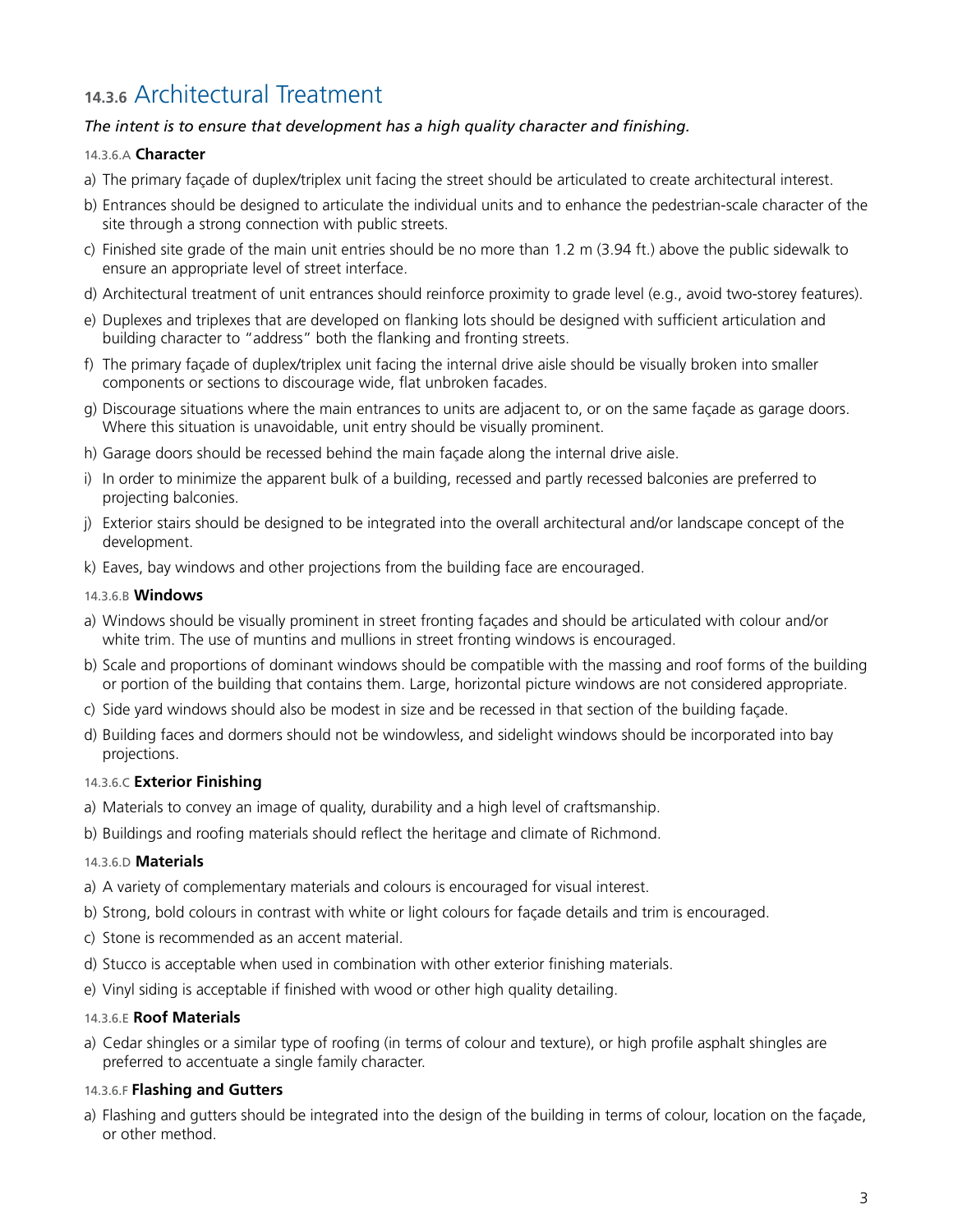# **14.3.7** Landscaping

### *The intent is that landscaping be lush and that fences or gate be attractive, particularly along any street frontages or common area.*

### 14.3.7.A **Trees Retention and Replacement**

a) Existing natural landscaping, including significant trees, should be retained and incorporated into site development plans.

### 14.3.7.B **Tree Planting**

- a) The City's 2:1 replacement policy must be met where existing trees are being removed.
- b) Comply with the minimum planting sizes specified in the City's Tree Protection Bylaw where replacement trees are being planted.
- c) A grassed strip with at least one (1) deciduous tree (minimum 6 cm or 2.5 in. caliper) per lot should be installed along the front property line.
- d) A minimum of one (1) deciduous tree (minimum 6 cm or 2.5 in. caliper) or one (1) coniferous tree (minimum height 3.5 m or 11.5 ft.) should be planted on each lot in the front yard.
- e) In the case of a corner lot, additional trees should be planted within the flanking side yard.
- f) Include an appropriate mixture of deciduous and coniferous trees, with the coniferous being sized and spaced appropriately.

### 14.3.7.C **Landscaping**

- a) Landscaping should pay special attention to front yard quality, including protection of mature trees. Lowmaintenance, native plant materials are preferred.
- b) The grade between the City's sidewalk and the landscaping along the front property line should be the same.
- c) All front yard areas along front property lines should be planted with a combination of lawn, flower beds, flowering shrubs and ground cover to provide seasonal interest and water permeability.
- d) If individual shrubs are planted in the front yard, they should be of a low height that will not exceed 1.2 m (3.94 ft.) and should be located behind any fencing on the front property line.
- e) Continuous hedges are not permitted within the front yard.
- f) For duplex development on a compact lot, an unobstructed, permeable pathway of a minimum 0.9 m (2.95 ft.) wide should be provided between the front or flanking lot line and the pedestrian entry to each of the dwelling units.
- g) A walkway should also be provided between parking garage/area and each of the duplex units.
- h) Material for walkways/pathways from the arterial road to the entrance of the duplex/triplex units should be aggregate concrete, stamped concrete, paving stones, pervious paving or other acceptable material to the City. Asphalt is not permitted.
- i) Permeable material is strongly encouraged for use in unenclosed surface parking areas and carports as well as paths.
- j) Landscaping should be provided on areas along the rear property line and internal drive aisle where the areas are not used for parking purposes.
- k) Provide adequate lighting to enhance security and visibility, particularly along the rear lane and internal drive aisle. Exterior lighting should be designed to avoid "light-spill" onto adjoining properties.

### 14.3.7.D **Fences and Gates**

- a) Fences within the front and flanking side yards should be a maximum of  $1.2$  m (3.94 ft.) in height and should be placed a minimum of 0.50 m (1.64 ft.) from the internal edge of the sidewalk.
- b) Fences in front yards and flanking side yards should be picket, wicket or post-rail; metal transparent fences with brick or stone pilasters are also encouraged. Solid panel is not permitted.
- c) Fencing areas should be designed to incorporate flower beds, flowering shrubs and other low lying landscaping.